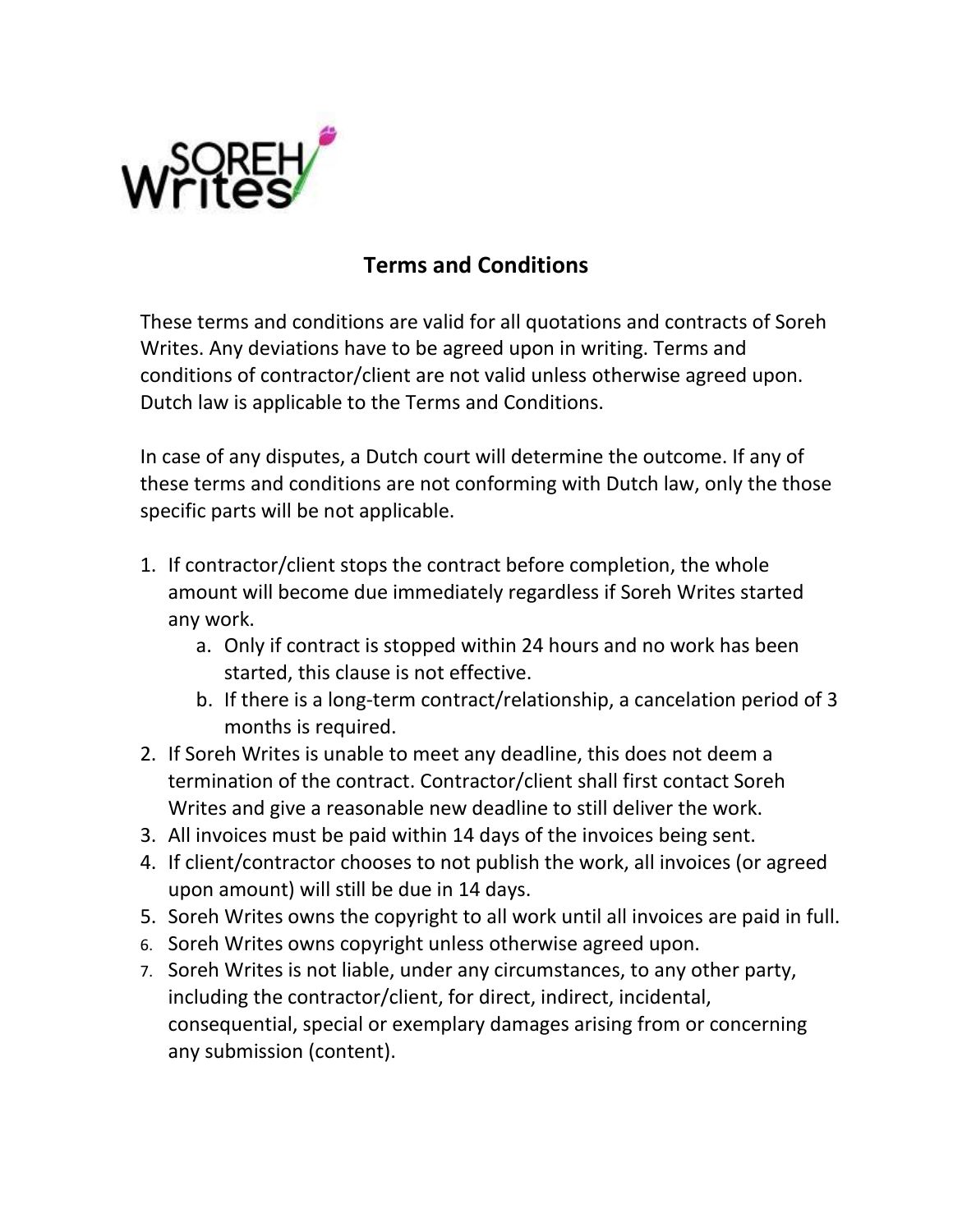- a. This includes any messages/emails sent by Soreh Writes on behalf of client/contractor to client's/contractor's social media followers or email recipients.
- b. If a Dutch court decides that Soreh Writes is liable, any liability will be limited to the invoice amount of the delivered work.
- 8. Soreh Writes is not responsible for any damages etc. due to anyone misunderstanding the content or anything missing in the content.
- 9. Clients are responsible for all content once Soreh Writes delivers it to them. Clients should review the content and fact check it before publishing and/or sharing it with anyone.
- 10. Soreh Writes has the right to use all content created as examples for future clients, unless otherwise agreed upon.
- 11. Quotes are only valid for 2 months after the quote was given.
- 12. Included revisions are only valid for 2 months after the first draft is delivered.
- 13. In case of any disputes, conflicts will be decided upon by a court in The Netherlands.
- 14. In case of non-payment, these will be the following steps taken by Soreh Writes to retrieve payment(s): make sure the payment term is correct, call the client/contractor, send a payment reminder, send a letter of formal notice, charge collection costs and statutory interest, make a payment arrangement, engage a debt collection agency, bailiff, or debt collection lawyer, use other legal remedies, reclaim non-recoverable VAT, and more. Soreh Writes will follow the process [outlined by the Dutch government.](https://business.gov.nl/running-your-business/business-management/administration/step-by-step-plan-customer-does-not-pay-invoice/)
- 15. Content is only to be used by the contractor/client for the agreed publications, and only if all invoices have been paid on time and in full.
- 16. In case of late payment, the work of the contract/quote that is overdue and all previous work cannot not be used until payment.
- 17. Client/contractor is not allowed to sell and/or lend any work produced by Soreh Writes unless there is written approval from Soreh Writes.
- 18. Use and/or reproduction of work without written permission will be considered violation of Dutch copyright law(s). Any violations will be incur a fee of 300% of the contract/quote or normal rate, and loss of income, and any profits by client/contractor.
- 19. In case off liquidation, bankruptcy or closure of client/contractor, the license to use the product will stop immediately unless otherwise agreed upon.